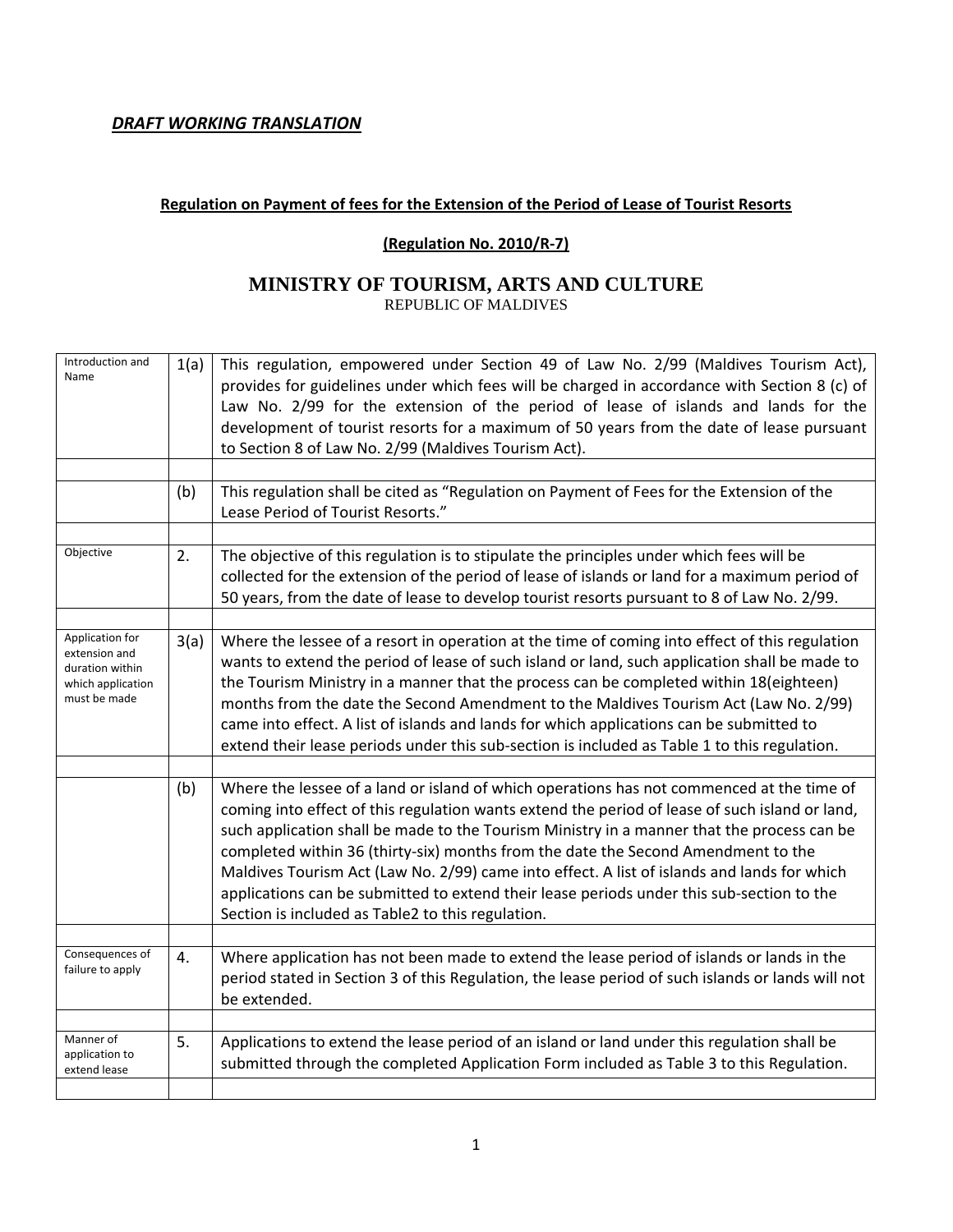|                                                 | 6.  | Upon completion and submission of the Application Form referred to in Section 5 of this<br>Regulation within the timeframe specified in this regulation, the Tourism Ministry will inform<br>the lessee of the island or land in writing, the amount of fees payable and the duration<br>within which it has to be paid.                                                                                                  |
|-------------------------------------------------|-----|---------------------------------------------------------------------------------------------------------------------------------------------------------------------------------------------------------------------------------------------------------------------------------------------------------------------------------------------------------------------------------------------------------------------------|
|                                                 | 7.  | For the purposes of Section 6 of this Regulation, the delivery of written communication to<br>the address, the delivery of fax to the fax number or the delivery of email to the email<br>address stated in the Application Form submitted by the lessee of the island or land shall be<br>deemed as delivery of written communication to the lessee.                                                                     |
| <b>Extension of lease</b><br>period             | 8.  | Extension of the lease period of an island or land leased to develop a tourist resort under<br>this Regulation shall be granted after the payment of the fee prescribed under Section 8 (c)<br>of Law No. 2/99 to the Tourism Ministry.                                                                                                                                                                                   |
|                                                 | 9.  | Extension of the lease period of an island or land leased to develop a tourist resort under<br>this Regulation shall be granted, after the payment of the fees for the extension of the lease<br>period through the execution of an amendment to the agreement for the lease of the island<br>or land, to amend the lease agreement.                                                                                      |
|                                                 | 10. | Where the fee as specified in accordance with Section 11 of this Regulation has not been<br>paid within the timeframe as stated in Section 3 of this Regulation, the lease period shall not<br>be extended even if the application for the purpose was made within the timeframe stated<br>in Section 3 of this Regulation.                                                                                               |
| Fee payable for<br>extension of lease<br>period | 11. | Under this Regulation, the fee payable for the extension of the lease period shall be<br>determined after deducting the current lease period of the land or island from 50 (fifty) and<br>multiplying the result by 100,000/- (United States Dollars One Hundred Thousand); the<br>resulting amount being the amount payable in fees for the extension of the lease period of<br>the island or land for 50 (fifty) years. |
|                                                 | 12. | The fee payable for the extension of the lease period shall be paid in United States Dollars.                                                                                                                                                                                                                                                                                                                             |
|                                                 | 13. | This regulation shall come into effect upon it being published in the Gazette of the<br>Government of Maldives.                                                                                                                                                                                                                                                                                                           |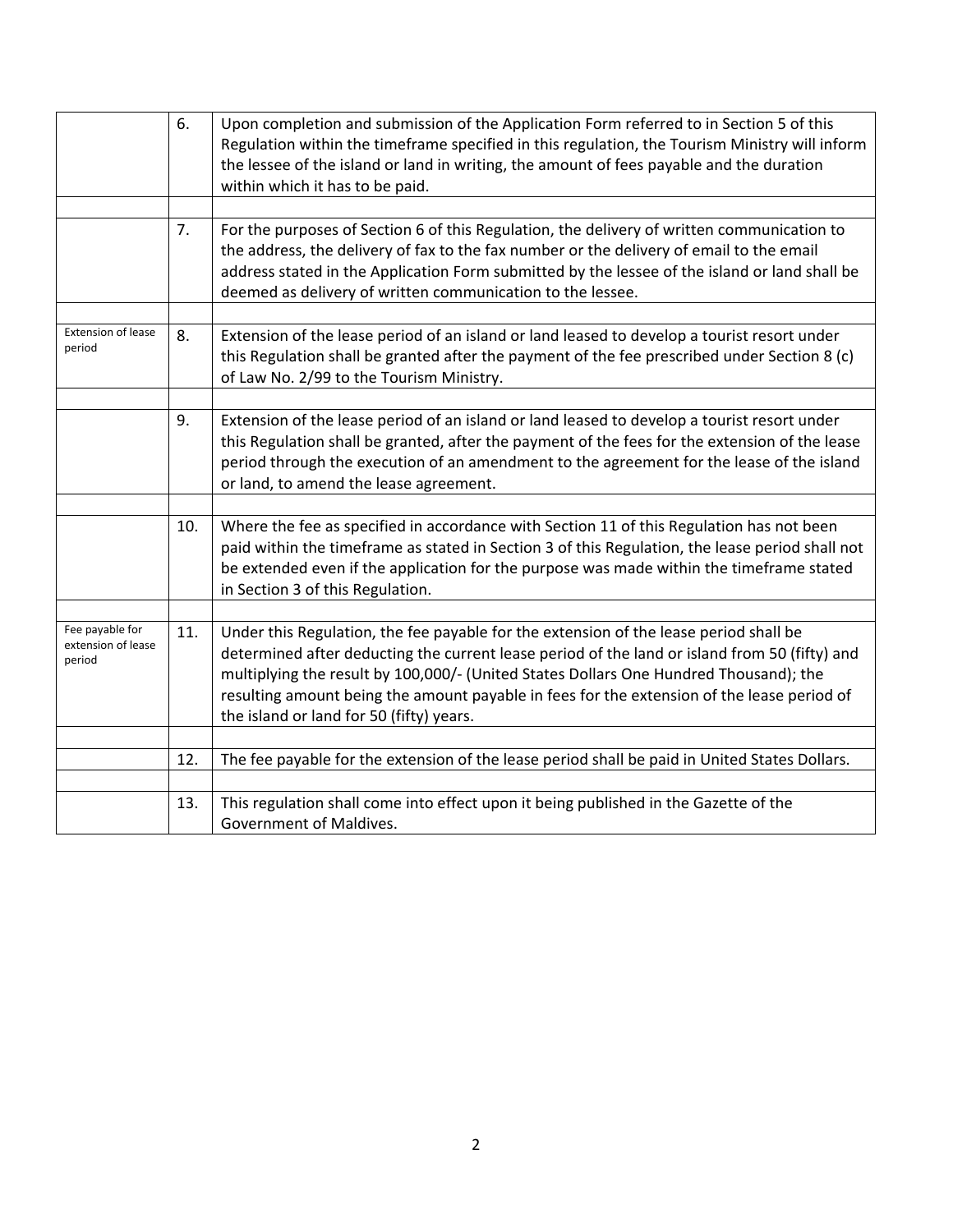## **SCHEDULE 1**

## List of Islands and lands for which applications can be submitted under clause 3 (a) of this Regulation **for extension of lease period.**

| No.            | <b>Name</b>                                                    | <b>Island and Atoll</b> |
|----------------|----------------------------------------------------------------|-------------------------|
| $\mathbf{1}$   | Adaaran Club Rannalhi                                          | N.Medhafushi            |
| $\overline{2}$ | Adaaran Prestige Vadoo                                         | K. Rannalhi             |
| 3              | Adaaran Select Hudhuranfushi                                   | K. Vaadoo               |
| 4              | Adaaran Select Meedhupparu                                     | K. Lhohifushi           |
| 5              | Alidhoo Island Resort                                          | R. Meedhupparu          |
| 6              | Alila Villas Hadahaa                                           | HA. Alidhoo             |
| 7              | Alimatha Aquatic Resort                                        | GA. Hadahaa             |
| 8              | Anantara Resort and Spa Maldives                               | V. Alimatha             |
| 9              | Angaaga Island Resort and Spa                                  | K. Dhigufinolhu         |
| 10             | Angsana Resort & Spa Maldives -<br>Velavaru                    | ADh. Angaaga            |
| 11             | Angsana Resort & Spa Maldives Ihuru                            | Dh. Velavaru            |
| 12             | Asdhu Sun Island                                               | K. Ihuru                |
| 13             | Athurugau Island Resort                                        | K. Asdhu                |
| 14             | Bandos Island Resort and Spa                                   | ADh. Athurugau          |
| 15             | Banyan Tree Maldives Vabbinfaru                                | K. Bandos               |
| 16             | <b>Baros Holiday Resort</b>                                    | K. Vabbinfaru           |
| 17             | <b>Bathala Island Resort</b>                                   | K. Baros                |
| 18             | Beach House Maldives, The Waldorf<br><b>Astoria Collection</b> | AA. Bathala             |
| 19             | Biyaadhoo Island Resort                                        | HA.Manafaru             |
| 20             | Centara Grand Island Resort & Spa<br><b>Maldives</b>           | K. Biyaadhoo            |
| 21             | Chaaya Island Dhonveli                                         | ADh. Machchafushi       |
| 22             | Chaaya Lagoon Hakuraa Huraa                                    | K. Kanuoiy Huraa        |
| 23             | Chaaya Reef Ellaidhoo                                          | M. Hakraahuraa          |
| 24             | Club Faru, Farukolhufushi                                      | AA. Ellaidhoo           |
| 25             | Club Med Kanifinolhu                                           | K. Farukolhufushi       |
| 26             | Coco Palm Boduhithi                                            | K. Kanifinolhu          |
| 27             | Coco Palm Dhuni Kolhu                                          | K. Boduhithi            |
| 28             | Coco Palm Kudahithi                                            | <b>B.</b> Dhunikolhu    |
| 29             | Cocoa Island                                                   | K. Kudahithi            |

#### **Resorts, Hotels and Yacht Marinas in operation**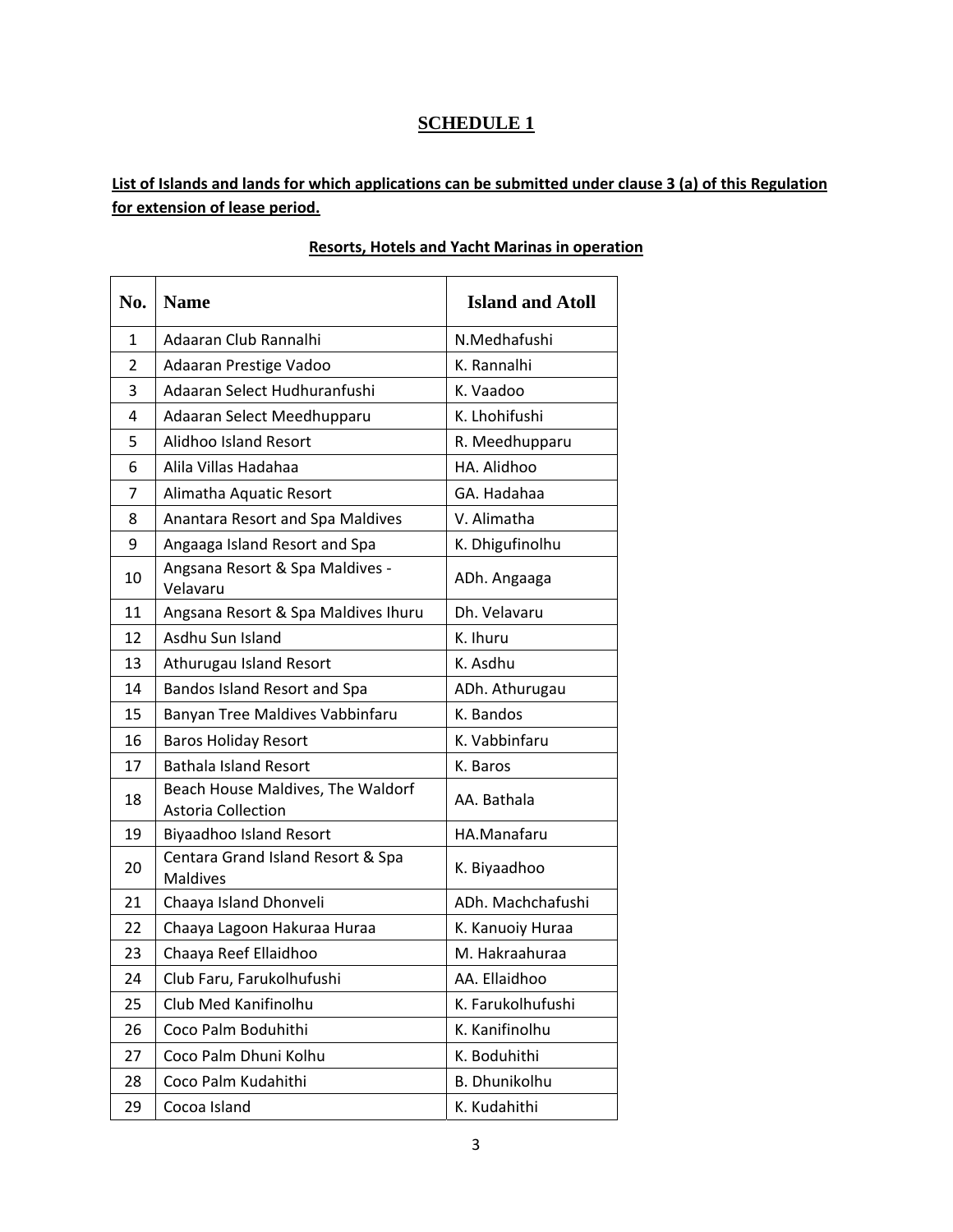| 30 | Conrad Maldives Rangali Island                      | K. Makunufushi           |
|----|-----------------------------------------------------|--------------------------|
| 31 | Constance Halaveli Resort                           | ADh. Rangalifinolhu      |
| 32 | <b>Dhiggiri Tourist Resort</b>                      | AA. Halaveli             |
| 33 | Diva Maldives                                       | V. Dhiggiri              |
| 34 | <b>Dream Island Maldives</b>                        | ADh.<br>Dhidhdhoofinolhu |
| 35 | Embudhu Village                                     | K. Villivaru             |
| 36 | Eriyadhoo Island Resort                             | K. Embudhu               |
| 37 | <b>Fihaalhohi Island Resort</b>                     | K. Eriyadhoo             |
| 38 | Filitheyo Island Resort                             | K. Fihaalhohi            |
| 39 | Four Seasons Resort Maldives at Kuda<br>Huraa       | F. Filitheyo             |
| 40 | Four Seasons Resort Maldives at<br>Landaa Giraavaru | K. Kuda Huraa            |
| 41 | Fun Island Resort                                   | B. Landaa Giraavaru      |
| 42 | Gangehi Island Resort                               | K. Bodufinolhu           |
| 43 | <b>Gasfinolhu Island Resort</b>                     | AA. Gangehi              |
| 44 | <b>Giraavaru Tourist Resort</b>                     | K. Gasfinolhu            |
| 45 | Helengeli Island Resort                             | K. Giraavaru             |
| 46 | <b>Herethere Island Resort</b>                      | K. Helengeli             |
| 47 | Hilton Maldives - Irufushi Resort & Spa             | S. Herethere             |
| 48 | Holiday Inn Resort Kandooma Maldives                | K. Kandoomafushi         |
| 49 | Holiday Island                                      | ADh. Dhiffushi           |
| 50 | Huvafenfushi                                        | K. Nakatchafushi         |
| 51 | Huvandhumaafushi                                    | Ga. Funamauddua          |
| 52 | Jumeirah Vittaveli Island at Bolifushi              | K. Bolifushi             |
| 53 | Kanuhura                                            | LH. Kanuhuraa            |
| 54 | Kihaadhuffaru Resort                                | B. Kihaadhuffaru         |
| 55 | Komandoo Maldive Island Resort                      | Lh. Komandoo             |
| 56 | Kudarah Island Resort                               | ADh. Kuda Rah            |
| 57 | Kuramathi Tourist Resort                            | AA. Kuramathi            |
| 58 | Kuredhdhu Island Resort                             | Lh. Kuredhdhu            |
| 59 | Kurumba Maldives                                    | K. Vihamanaafushi        |
| 60 | Lily Beach Resort                                   | ADh.Huvahendhoo          |
| 61 | Maayafushi Tourist Resort                           | AA. Maayafushi           |
| 62 | Madoogali Resort                                    | AA. Madoogali            |
| 63 | Makunudhoo Island                                   | K. Makunudhoo            |
| 64 | Medhufushi Island Resort                            | M. Medhufushi            |
| 65 | Meeru Island Resort                                 | K. Meerufenfushi         |
| 66 | Mirihi Island Resort                                | ADh. Mirihi              |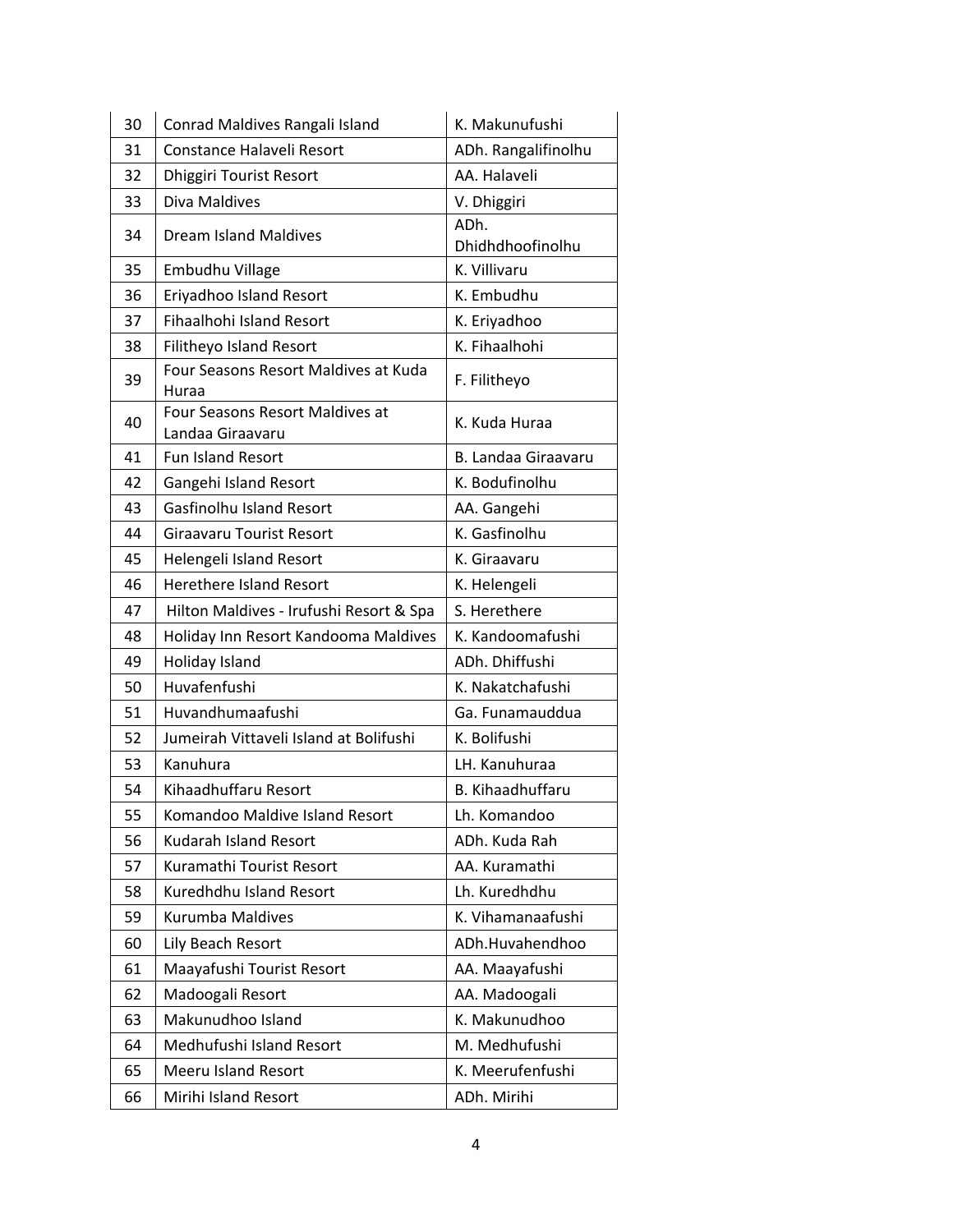| 67 | Moofushi Island Resort                      | ADh. Moofushi            |
|----|---------------------------------------------|--------------------------|
| 68 | Naladhu                                     | K. Veligan'du Huraa      |
| 69 | <b>Nika Island Resort</b>                   | AA. Kudafolhudhoo        |
| 70 | Olhuveli Beach and Spa Resort               | K. Olhuveli              |
| 71 | One & Only Reethi Rah, Maldives             | K. Medhufinolhu          |
| 72 | Palm Beach Island                           | Lh. Madhiriguraidhu      |
| 73 | Paradise Island Resort and Spa              | K. Lankanfinolhu         |
| 74 | Ranveli Village                             | ADh. Villingilivaru      |
| 75 | Reethi Beach Resort                         | B. Fonimagoodhoo         |
| 76 | Rihiveli Beach Resort                       | K. Mahaana elhi<br>Huraa |
| 77 | Royal Island Resort and Spa                 | B. Horubadhu             |
| 78 | Shangri - La Villingili Resort & Spa        | S.Villingili             |
| 79 | Sheraton Maldives Full Moon Resort &<br>Spa | K. Furanafushi           |
| 80 | Soneva Fushi By Six Senses                  | B. Kunfunadhoo           |
| 81 | Soneva Gili By six Senses                   | K. Lankanfushi           |
| 82 | Summer Island Village                       | K. Ziyaaraiyfushi        |
| 83 | Sun Island Resort and Spa                   | ADh. Nalaguraidhoo       |
| 84 | Taj Exotica Resort and Spa Maldives         | K. Embudhu Finolhu       |
| 85 | Thulhaagiri Island Resort                   | K. Thulhaagiri           |
| 86 | Thundufushi Island Resort                   | ADh. Thundufushi         |
| 87 | <b>Twin Island Resort</b>                   | ADh. Maafushivaru        |
| 88 | Vakarufalhi Island Resort                   | ADh. Vakarufalhi         |
| 89 | <b>Velassaru Maldives</b>                   | K. Velassaru             |
| 90 | Velidhoo Island Resort                      | AA. Velidhoo             |
| 91 | Veligandu Island                            | AA. Veligan'du           |
| 92 | Vilamendhoo Island Resort                   | ADh. Vilamendhoo         |
| 93 | Vilu Reef Beach and Spa Resort              | Dh. Meedhuffushi         |
| 94 | Vivanta by Taj - Coarl Reef, Maldives       | K. Hembadhu              |
| 95 | W. Retreat and Spa Maldives                 | AA. Fesdhoo              |
| 96 | Zitahli Resorts & Spa, Kudafunafaru         | N.Kudafunafaru           |
| 97 | <b>Island Hideaway</b>                      | Ha. Dhonakulhi           |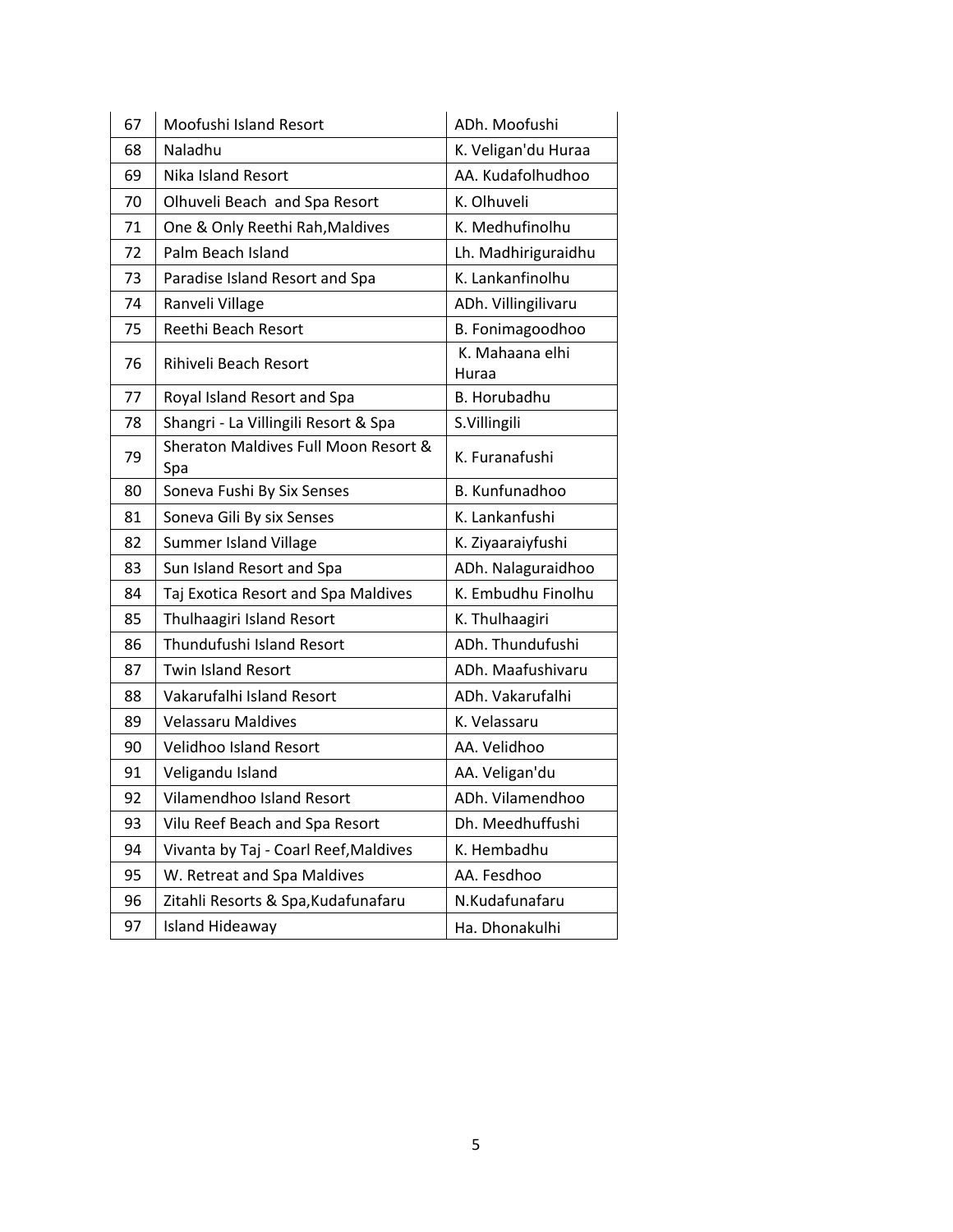## **SCHEDULE 2**

List of Islands and lands for which applications can be submitted under clause 3 (b) of this Regulation **for the extension of lease period.**

| No.            | <b>Name</b>                               | <b>Island and Atoll</b> |
|----------------|-------------------------------------------|-------------------------|
| $\mathbf{1}$   | Dholhiyadhoo                              | Shaviyani Atoll         |
| $\overline{2}$ | Hondaafushi                               | Haa Dhaalu Atoll        |
| 3              | Kalhufahalafushi                          | Thaa Atoll              |
| $\overline{4}$ | Konotta                                   | Gaafu Dhaalu Atoll      |
| 5              | Lonudhuahuttaa                            | Gaafu Dhaalu Atoll      |
| 6              | Maavelaavaru                              | Noonu Atoll             |
| 7              | Olhuveli                                  | Laamu Atoll             |
| 8              | Randheli                                  | Noonu Atoll             |
| 9              | Gazeera                                   | Gaafu Dhaalu Atoll      |
| 10             | Vagaru                                    | Shaviyani Atoll         |
| 11             | Meradhoo                                  | Gaafu Alifu Atoll       |
| 12             | Lundhufushi                               | Raa Atoll               |
| 13             | Munandhuvaa                               | Gaafu Alifu Atoll       |
| 14             | Male'Fushi                                | Thaa Atoll              |
| 15             | Kudamuraidhoo                             | Haa Dhaalu Atoll        |
| 16             | Vatavarrehaa                              | Gaafu Dhaalu Atoll      |
| 17             | Naridhoo                                  | Haa Alifu Atoll         |
| 18             | Maanenfushi                               | Raa Atoll               |
| 19             | Dhekunu Boduveli, Gasveli,<br>Kudausfushi | Meemu Atoll             |
| 20             | Mahadhdhoo                                | Gaafu Alifu Atoll       |
| 21             | Kaishidhoo                                | Gaafu Dhaalu Atoll      |
| 22             | Kanbaalifaru                              | Shaviyani Atoll         |
| 23             | Gaakoshibee                               | Shaviyani Atoll         |
| 24             | Kanifushi                                 | Lhaviyani Atoll         |
| 25             | Elaa                                      | Thaa Atoll              |
| 26             | Fuvahmulah                                | Gnayiyani Atoll         |
| 27             | Hankede                                   | Seenu Atoll             |
| 28             | Hudhufushi                                | Lhaviyani Atoll         |
| 29             | Naagoashi                                 | Haa Dhaalu Atoll        |
| 30             | Ekulhivaru                                | Noonu Atoll             |

#### **New developments being developed as Resorts, Hotels and Yacht Marinas**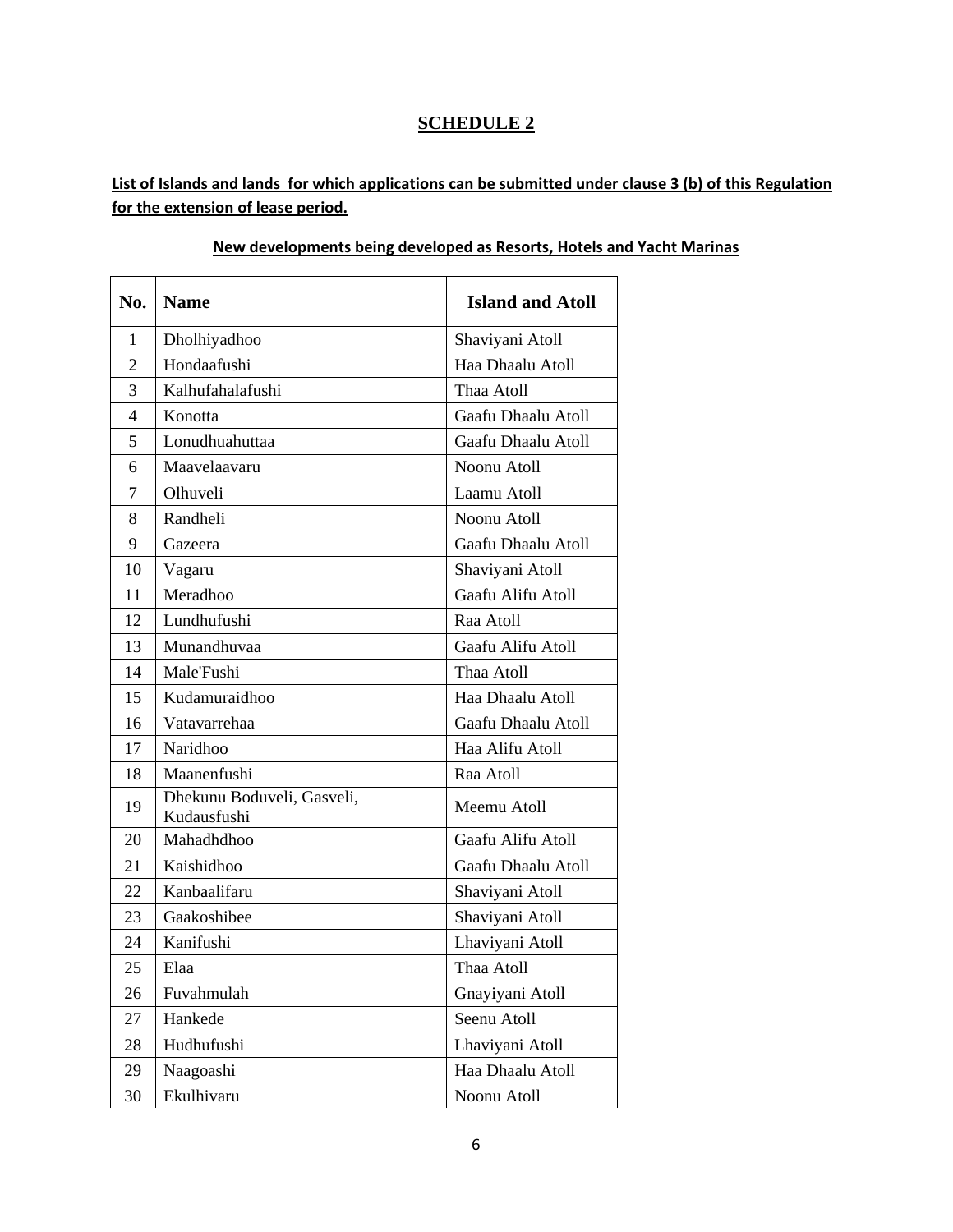| 31 | Kihavah Huravalhi                                    | Baa Atoll          |
|----|------------------------------------------------------|--------------------|
| 32 | Embudhufuhi & Olhuveli                               | Dhaalu Atoll       |
| 33 | Magudhdhuvaa                                         | Gaafu Dhaalu Atoll |
| 34 | Kondeymatheelaabadhu                                 | Gaafu Alifu Atoll  |
| 35 | Uligamu (City Hotel)                                 | Haa Alifu Atoll    |
| 36 | Vodamulaa                                            | Gaafu Alifu Atoll  |
| 37 | Hanimaadhoo (Hotel)                                  | Haa Dhaalu Atoll   |
| 38 | Kadhdhoo (Hotel)                                     | Laamu Atoll        |
| 39 | Kaadedhdhoo (Hotel)                                  | Gaafu Dhaalu Atoll |
| 40 | Berinmadhoo                                          | Haa Alifu Atoll    |
| 41 | Eththigili                                           | Raa Atoll          |
| 42 | Vakkaru                                              | Baa Atoll          |
| 43 | Falhumaafushi                                        | Gaafu Alifu Atoll  |
| 44 | Farukolhu (South)<br>Resort                          | Shaviyani Atoll    |
| 45 | Kudahuvadhoo/Maafushi<br><b>Transit Hotel</b>        | Dhaalu Atoll       |
| 46 | Maavedhdhoo(Transit Hotel)/Odegalla                  | Gaafu Dhaalu Atoll |
| 47 | Raaverehaa (Transit Hotel) Ufulandhoo                | Gaafu Alifu Atoll  |
| 48 | Maafaru (Transit<br>Hotel)/Huvandhumaavattaru        | Noonu Atoll        |
| 49 | Dharavandhoo (Transit<br>Hotel)/Mudhdhoo             | Baa Atoll          |
| 50 | Dhigurah<br>Resort                                   | Gaafu Alifu Atoll  |
| 51 | Kelaa                                                | Haa Alifu Atoll    |
| 52 | Kaashidhuffaru                                       | Kaafu Atoll        |
| 53 | Bodufinolhu & Gasgan'du finolhu<br>(Training Resort) | Laamu Atoll        |
| 54 | Nolhivaranfaru                                       | Haa Dhaalu Atoll   |
| 55 | Vadinolhu                                            | Laamu Atoll        |
| 56 | Fushivelavaru                                        | Noonu Atoll        |
| 57 | Maanaagalaa                                          | Gaafu AlifuAtoll   |
| 58 | Dhipparufushi                                        | Haa DhaaluAtoll    |
| 59 | Foitheyo                                             | Vaavu Atoll        |
| 60 | Kudakurathu                                          | Raa Atoll          |
| 61 | Dhoogas                                              | Seenu Atoll        |
| 62 | Male' Hotel                                          | Kaafu Atoll        |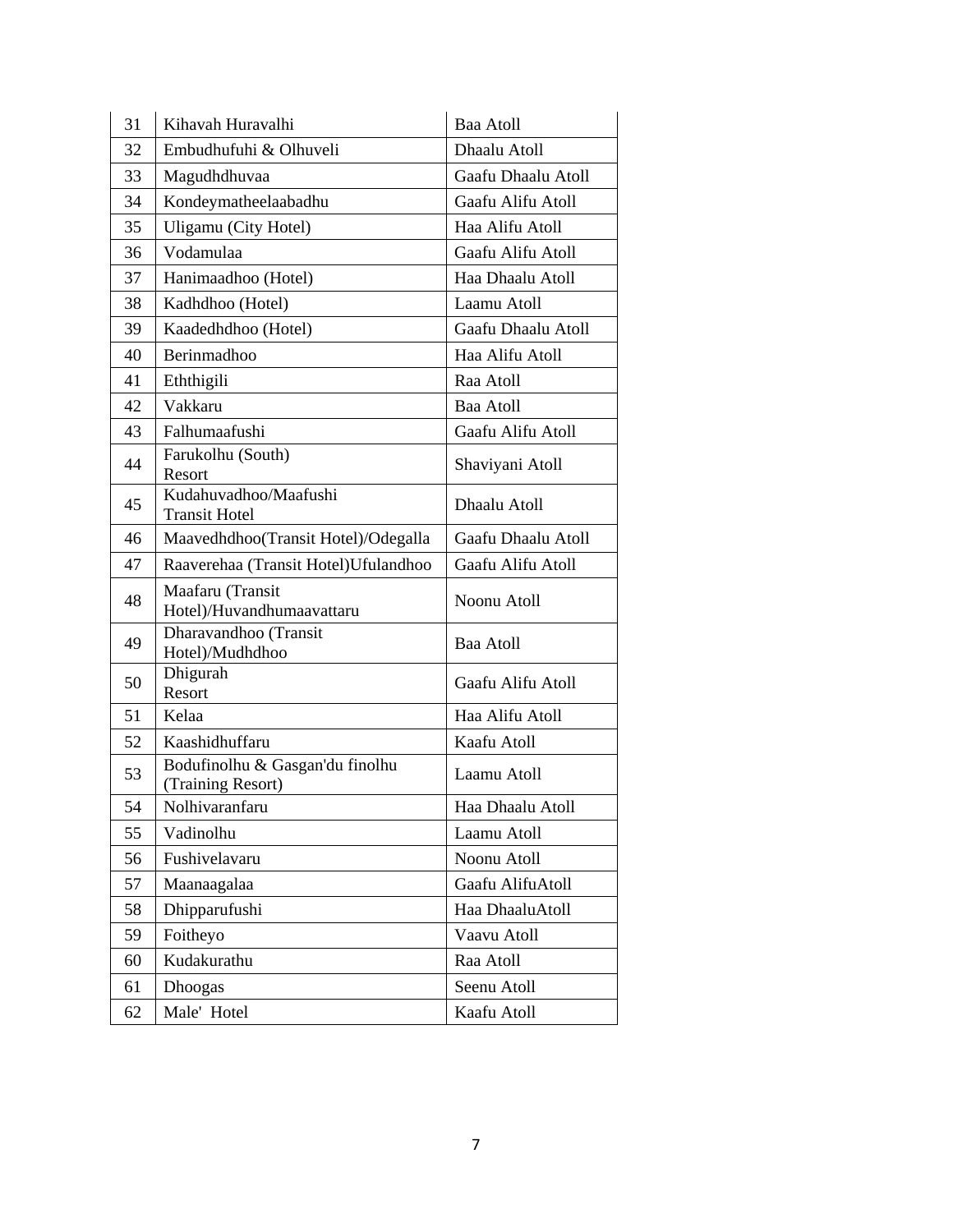# **SCHEDULE 3 APPLICATION FORM**



#### **MINISTRY OF TOURISM, ARTS AND CULTURE**  MALE', REPUBLIC OF MALDIVES

## **APPLICATION FORM FOR EXTENSION OF LEASE PERIOD OF ISLANDS AND LANDS**

| (Official use only) Application Form Registry Number:                                      |
|--------------------------------------------------------------------------------------------|
|                                                                                            |
|                                                                                            |
|                                                                                            |
|                                                                                            |
|                                                                                            |
| Signature of the Lease Holder (If it is a company, company's director name and signature): |
|                                                                                            |
|                                                                                            |